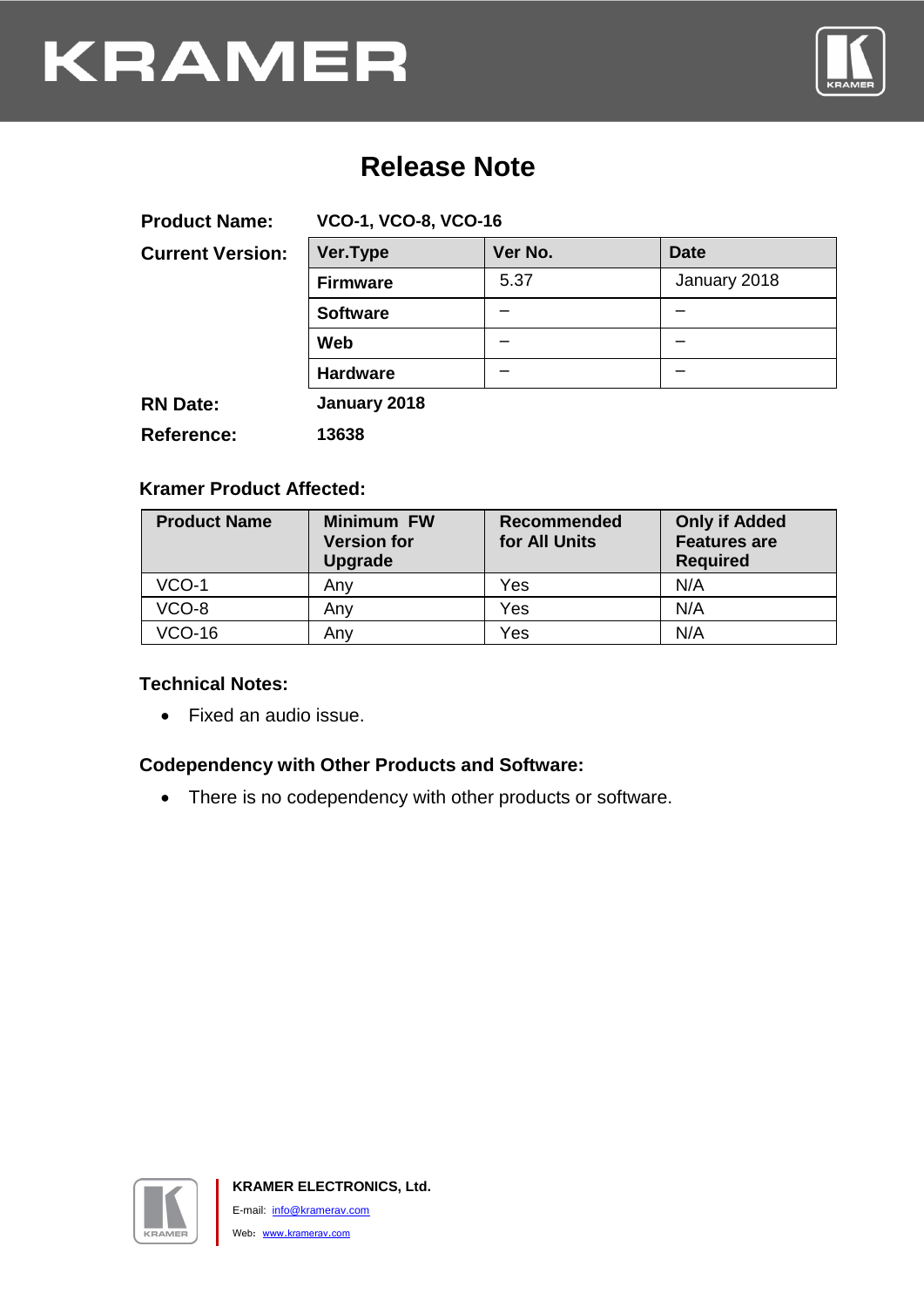

## **Release Note**

| <b>Product Name:</b>    | <b>VCO-1, VCO-8, VCO-16</b> |         |              |
|-------------------------|-----------------------------|---------|--------------|
| <b>Current Version:</b> | Ver.Type                    | Ver No. | <b>Date</b>  |
|                         | <b>Firmware</b>             | 5.37    | January 2018 |
|                         | <b>Software</b>             |         |              |
|                         | <b>Web</b>                  |         |              |
|                         | <b>Hardware</b>             |         |              |
| <b>RN Date:</b>         | January 2018                |         |              |
| <b>Reference:</b>       | 13638                       |         |              |

The following changes were made in this version:

## **Bugs Fixed:**

| <b>QCID</b> | <b>Fixed Bug Description</b>             |
|-------------|------------------------------------------|
|             | Fixed an audio issue at the loop output. |

#### **Bugs to Fix in Future Versions:**

| <b>QCID</b> | <b>Deferred Bug Description</b> |
|-------------|---------------------------------|
| 9748        | No DHCP option on VCO devices.  |

### **Known Limitations (including compatibility limitations):**

| QC ID | <b>Description</b>                                                                                   |
|-------|------------------------------------------------------------------------------------------------------|
| 9754  | FW Upgrading by K-Upload is enabled after closing the VCO Setup or any<br>other control application. |
| 9982  | VCO will return 60Hz response also if the input signal is 59Hz.                                      |

## **Preceding Version:** F – 5.35

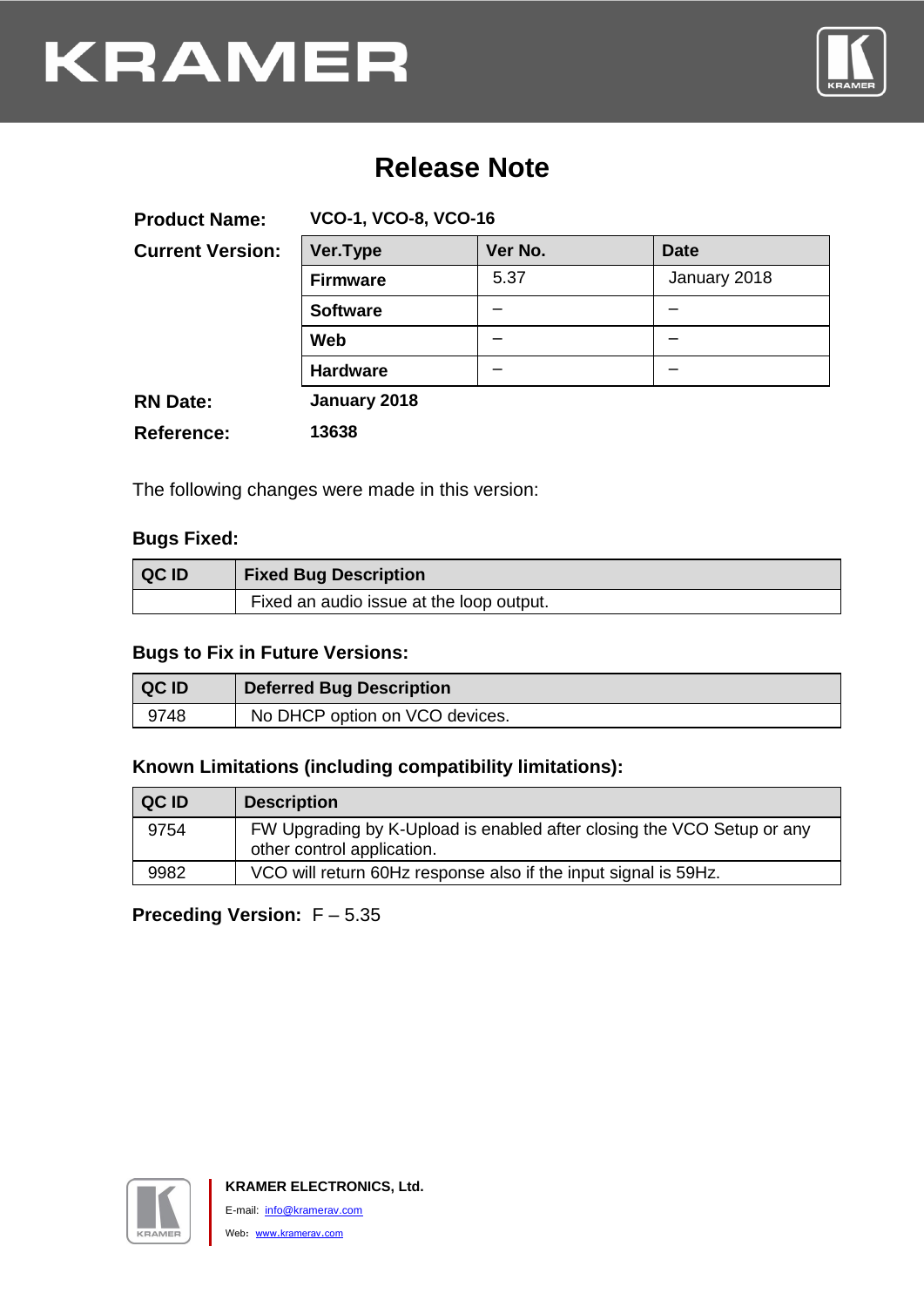

## **Release Note History**

| <b>Product Name:</b>    | <b>VCO-1, VCO-8, VCO-16</b> |         |               |
|-------------------------|-----------------------------|---------|---------------|
| <b>Current Version:</b> | Ver.Type                    | Ver No. | <b>Date</b>   |
|                         | <b>Firmware</b>             | 5.35    | December 2017 |
|                         | <b>Software</b>             |         |               |
|                         | Web                         |         |               |
|                         | <b>Hardware</b>             |         |               |
| <b>RN Date:</b>         | December 2017               |         |               |
| <b>Reference:</b>       | 13351                       |         |               |

### **Kramer Product Affected:**

| <b>Product Name</b> | <b>Minimum FW</b><br><b>Version for</b><br>Upgrade | <b>Recommended</b><br>for All Units | <b>Only if Added</b><br><b>Features are</b><br><b>Required</b> |
|---------------------|----------------------------------------------------|-------------------------------------|----------------------------------------------------------------|
| $VCO-1$             | Any                                                | Yes                                 | N/A                                                            |
| VCO-8               | Anv                                                | Yes                                 | N/A                                                            |
| <b>VCO-16</b>       | Anv                                                | Yes                                 | N/A                                                            |

#### **Technical Notes:**

• Fixed bugs.

## **Codependency with Other Products and Software:**

• There is no codependency with other products or software.

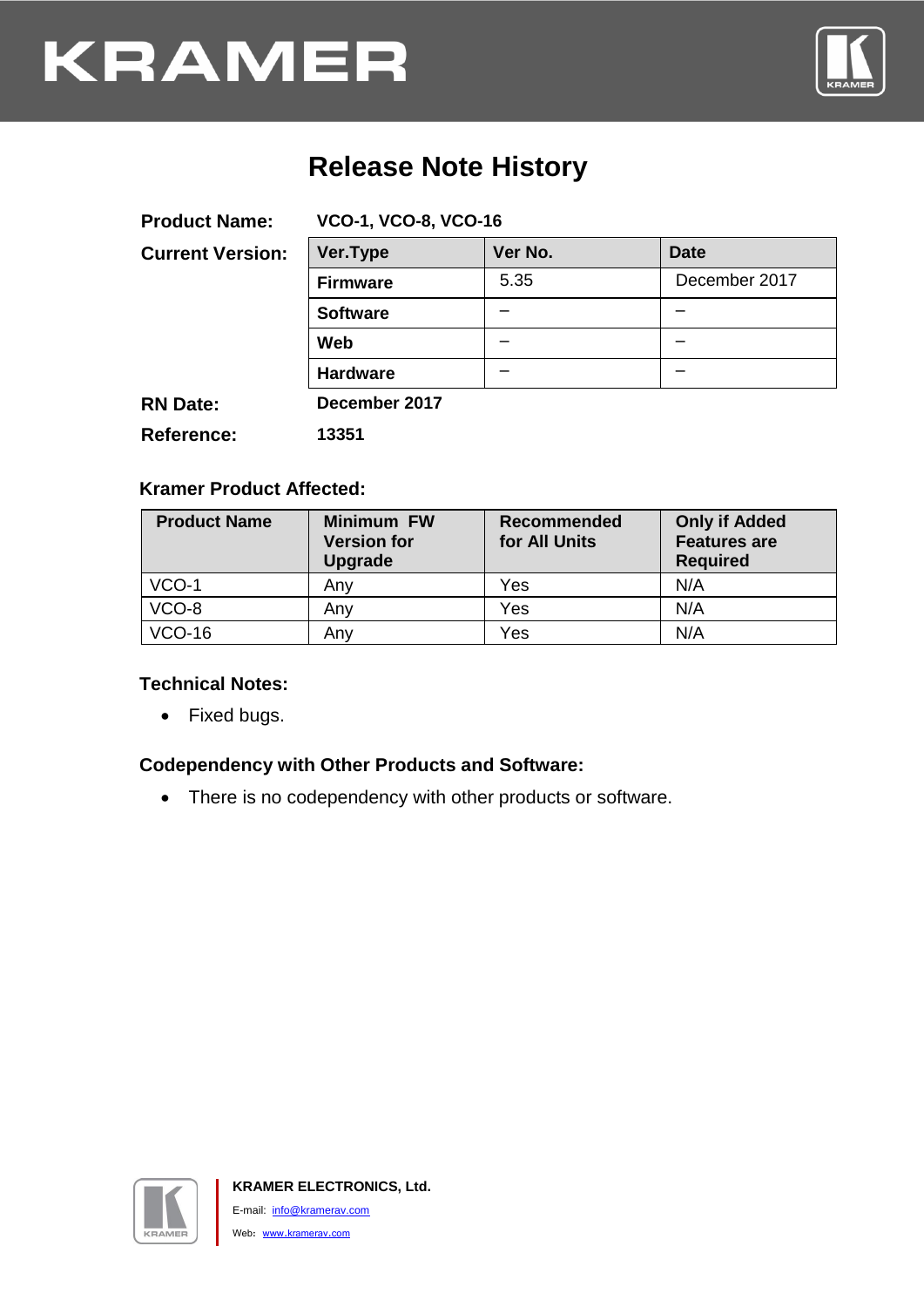

# **Release Note History**

| <b>Product Name:</b>    | <b>VCO-1, VCO-8, VCO-16</b> |         |               |
|-------------------------|-----------------------------|---------|---------------|
| <b>Current Version:</b> | Ver.Type                    | Ver No. | <b>Date</b>   |
|                         | <b>Firmware</b>             | 5.35    | December 2017 |
|                         | <b>Software</b>             |         |               |
|                         | <b>Web</b>                  |         |               |
|                         | <b>Hardware</b>             |         |               |
| <b>RN Date:</b>         | December 2017               |         |               |
| <b>Reference:</b>       | 13351                       |         |               |

The following changes were made in this version:

## **Bugs Fixed:**

| <b>QCID</b> | <b>Fixed Bug Description</b>                                  |
|-------------|---------------------------------------------------------------|
| 10677       | Some types of flash drives are not recognized by VCO devices. |

#### **Bugs to Fix in Future Versions:**

| <b>QCID</b> | <b>Deferred Bug Description</b> |
|-------------|---------------------------------|
| 9748        | No DHCP option on VCO devices.  |

### **Known Limitations (including compatibility limitations):**

| QC ID | <b>Description</b>                                                                                   |
|-------|------------------------------------------------------------------------------------------------------|
| 9754  | FW Upgrading by K-Upload is enabled after closing the VCO Setup or any<br>other control application. |
| 9982  | VCO will return 60Hz response also if the input signal is 59Hz.                                      |

## **Preceding Version:** F – Old Version

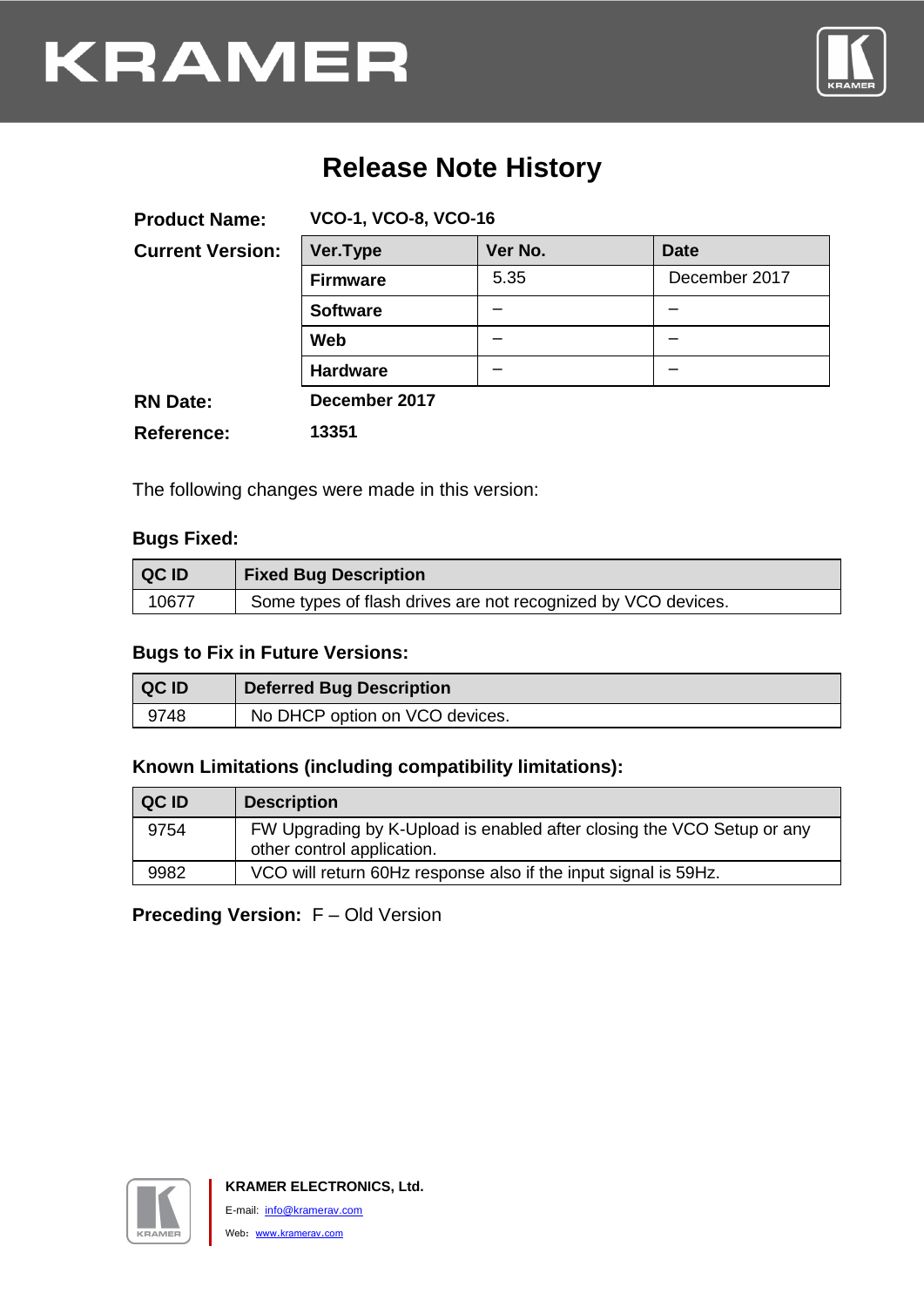

# **Release Note History**

| <b>Product Name:</b>    | <b>VCO-1, VCO-8, VCO-16</b> |                    |               |
|-------------------------|-----------------------------|--------------------|---------------|
| <b>Current Version:</b> | Ver.Type                    | Ver No.            | <b>Date</b>   |
|                         | <b>Firmware</b>             | <b>Old Version</b> | December 2016 |
|                         | <b>Software</b>             | Build 178          | December 2016 |
|                         | Web                         |                    |               |
|                         | <b>Hardware</b>             |                    |               |
| <b>RN Date:</b>         | December 2016               |                    |               |
| Reference:              | 9908                        |                    |               |

### **Kramer Product Affected:**

| <b>Product Name</b> | <b>Minimum FW</b><br><b>Version for</b><br><b>Upgrade</b> | <b>Recommended</b><br>for All Units | <b>Only if Added</b><br><b>Features are</b><br><b>Required</b> |
|---------------------|-----------------------------------------------------------|-------------------------------------|----------------------------------------------------------------|
| $VCO-1$             | N/A                                                       | N/A                                 | N/A                                                            |
| VCO-8               | N/A                                                       | N/A                                 | N/A                                                            |
| $VCO-16$            | N/A                                                       | N/A                                 | N/A                                                            |

#### **Technical Notes:**

This is a release note for new products.

### **Codependency with Other Products and Software:**

There is no codependency with other products or software.